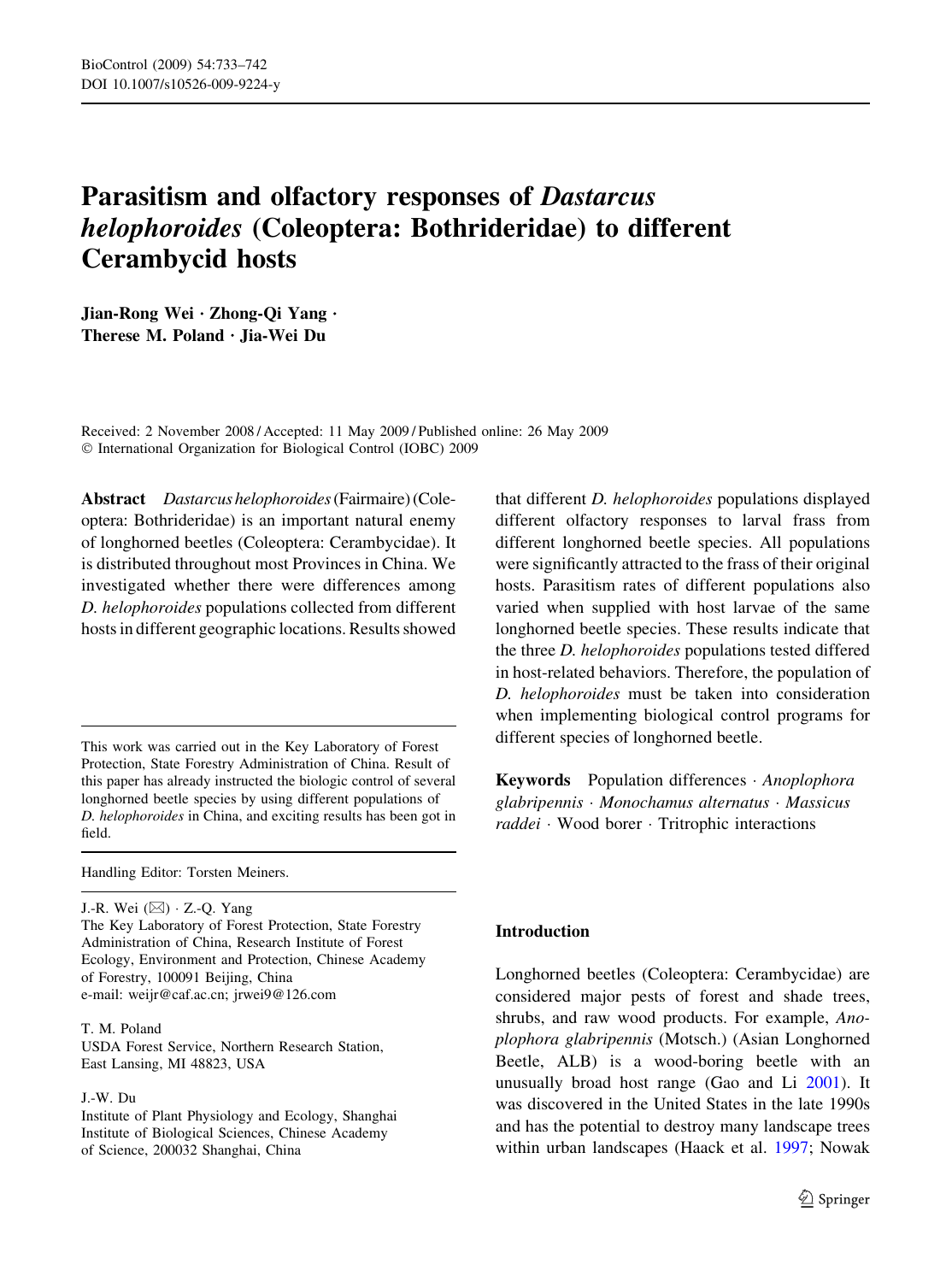et al. [2001](#page-8-0)). Following the discovery of A. glabripennis in the USA, many countries have become concerned about its establishment as a serious threat to their national forests (MacLeod et al. [2002](#page-8-0)). In addition to A. glabripennis, several other longhorned beetles have also caused serious damage to forests, including Massicus raddei (Blessig) and Batocera horsfieldi (Hope), which have experienced outbreaks in China in recent years and caused heavy economic losses to Quercus mongolicus Fisch. ex. Turcz. and poplar trees (Populus spp.), respectively. Some longhorned beetles also act as vectors of tree diseases in some countries. Monochamus alternatus Hope, which is a primary vector of the pine wood nematode [Bursaphelenchus lignicolus Mamiya and Kiyohara] (Mamiya and Enda [1972\)](#page-8-0), causes serious damage to several pine species both in China and Japan. Methods to effectively control these longhorned beetles present a major challenge to scientists and natural resource managers worldwide.

Considerable interest in Dastarcus helophoroides (Fairmaire) (Coleoptera: Bothrideridae; synonym: Dastarcus longulus Sharp) has developed in recent years because of its status as an important natural enemy of longhorned beetles. This parasitic beetle is distributed in China and Japan (Qin and Gao [1988](#page-8-0); Miura et al. [2003;](#page-8-0) Urano [2003\)](#page-9-0). D. helophoroides larvae are ecto-parasitoids of late instar larvae, pupae, and young adults of several longhorned beetle species such as A. glabripennis, M. raddei, M. alternatus, Apriona germari (Hope), Apriona swainsoni (Hope), as well as Batocera horsfieldi (Hope) (Coleoptera: Cerambycidae) (Gao et al. [2003;](#page-8-0) Qin and Gao [1988](#page-8-0); Pal and Lawrance [1986](#page-8-0); Piel [1938](#page-8-0); Wang et al. [1996](#page-9-0); Zhou et al. [1985\)](#page-9-0). It is the most predominant and efficacious natural enemy of these longhorned beetles and hence is a potential biological control agent for pest management (Urano [2003;](#page-9-0) Wang et al. [1996](#page-9-0); Qin and Gao [1988;](#page-8-0) Li et al. [2007;](#page-8-0) Zhang and Yang [2006;](#page-9-0) Wei et al. [2007,](#page-9-0) [2009\)](#page-9-0). Studies have been conducted investigating its biology (Lei et al. [2003](#page-8-0); Qin and Gao [1988](#page-8-0); Zhou et al. [1985\)](#page-9-0), techniques for mass-rearing (Ogura et al. [1999](#page-8-0); Wang et al. [1999](#page-9-0)), as well as its efficacy in control of A. glabripennis (Li et al. [2007;](#page-8-0) Qin and Gao [1988\)](#page-8-0) and M. alternatus (Miura et al. [2003;](#page-8-0) Urano [2003](#page-9-0)). Results showed that D. helophoroides adults can lay eggs twice per year (Lei et al. [2003](#page-8-0); Qin and Gao [1988](#page-8-0)). Eggs are laid on the outer surface of the bark near the host entrance hole, frass-extrusion hole or around the host larval tunnel walls (Qin and Gao [1988\)](#page-8-0). Once D. helophoroides eggs hatch, first instar larvae have legs and can actively move to search for hosts. Their legs degenerate once parasitism has occurred. The egg, larval, and pupal periods are 12.7, 8.4, 25.6 days on average at  $21 \pm 1$ °C, respectively (Lei et al. [2003](#page-8-0)), and adults can live over four years (Wei et al. [2007](#page-9-0)). In general, one late instar larva of A. glabripennis or M. raddei can support complete development of 10– 35 D. helophoroides larvae (Qin and Gao [1988;](#page-8-0) Gao et al. [2003](#page-8-0)). Live male and female D. helophoroides adults can not easily be distinguished based on morphological characters alone (Urano [2003](#page-9-0)); they can only be distinguished reliably by dissecting their reproductive organs. Vague detailed characteristics can be used to distinguish females and males (Tan et al. [2007\)](#page-8-0), but with only 70–80% accuracy.

In order to optimize the use of natural enemies in biological control programs, surveys of longhorned beetle parasitism were conducted in different locations throughout China. D. helophoroides was found to be distributed in most areas of China. However, parasitism by D. helophoroides varied in different locations (Qin and Gao [1988\)](#page-8-0). This phenomenon leads to the question of whether D. helophoroides populations from different locations and different hosts have similar behavior. If so, D. helophoroides could be mass-reared and released to control any host species, regardless of its original host. Since A. glabripennis is an invasive pest in some countries, introducing natural enemies from its original habitat might provide biological control and reduce its damage. However, if there are differences among D. helophoroides populations, it would be necessary to consider which population would be the most effective biological control agent. Therefore, studies were conducted to investigate whether D. helophoroides has different populations in China.

Semiochemicals are necessary signals used by natural enemies in long distance location of the host's or prey's habitat and in short range location of hosts or prey in their micro-habitat (De Moraes et al. [1998](#page-8-0); Vinson [1998](#page-9-0); Tinzaara et al. [2005](#page-8-0)). Many parasitoids and predators orient towards plant odors, including specific chemical signals released following feeding and oviposition by herbivores (Turlings et al. [1998](#page-8-0); Hilker and Meiners [2006](#page-8-0)), or excretions by their hosts (Sullivan et al. [2000;](#page-8-0) Pettersson [2001\)](#page-8-0), such as feces, silk, or exuviae. These informational chemical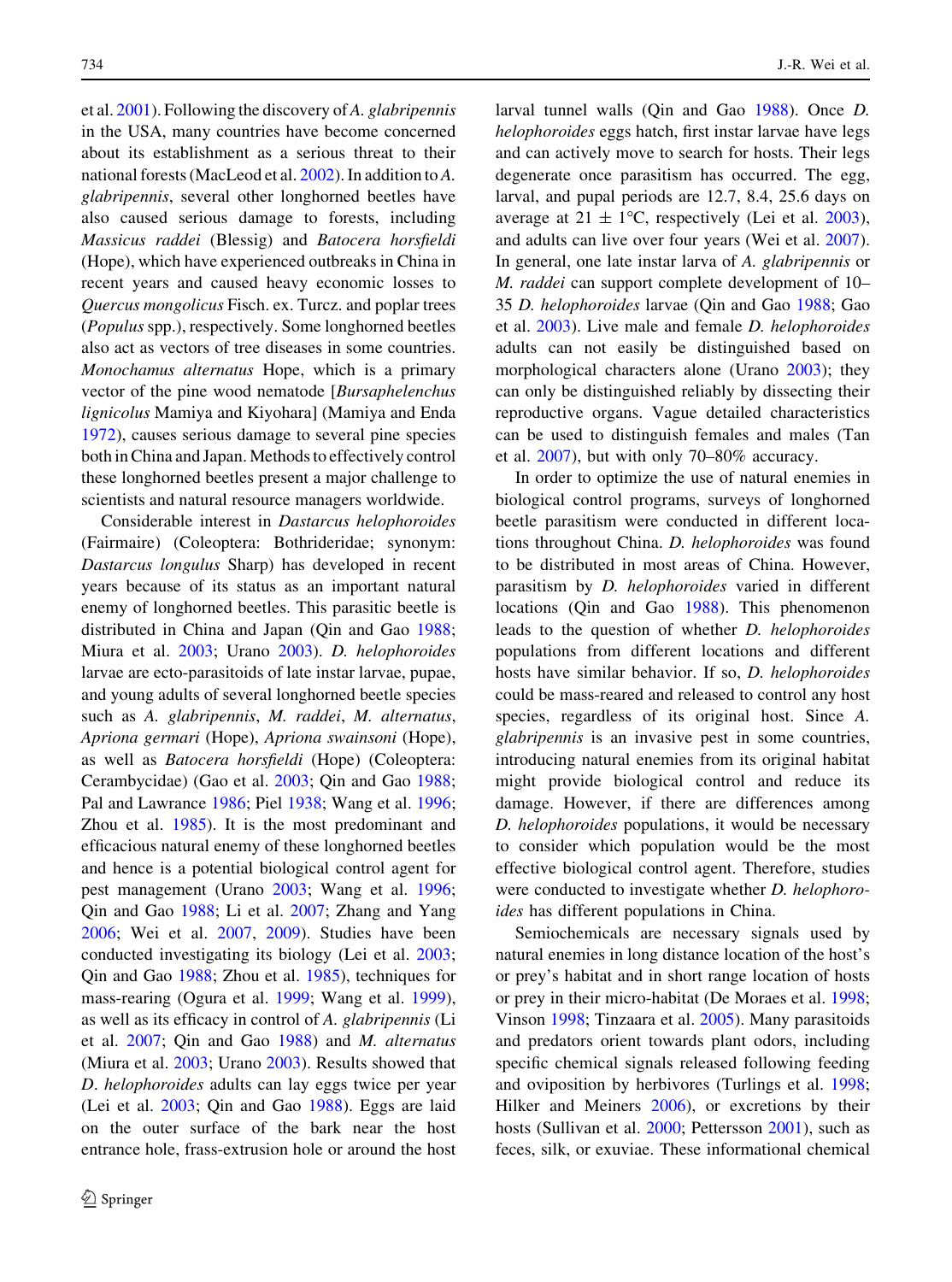cues might be either specific for certain host/prey complexes or they might be generally present in various complexes (Vinson [1976](#page-9-0)), and the reaction to the cues may be either innate or may be associatively learned after a host/prey encounter in their presence (Turlings et al. [1993;](#page-8-0) Vet et al. [1995\)](#page-9-0). Variation in responses to the herbivore-plant complex may lead to different foraging decisions among different populations, thereby affecting their olfactory responses. Based on tritrophic studies among D. helophoroides, M. raddei and Q. mongolicus, host frass is significantly more attractive to the parasitoid than host larvae, wood with larval tunnels, or bark with larval tunnels, from the complex of the host and host tree (Wei et al. [2008\)](#page-9-0). Therefore, bioassays were conducted to investigate the behavioral response of adults of different D. helophoroides populations toward frass odors from different longhorned beetle species feeding on different trees in order to determine if they have similar olfactory responses to different host species.

Parasitism rate is an important index for predicting or evaluating biological control potential of a parasitoid. We also tested the hypothesis that different D. helophoroides populations would have similar parasitism rates when supplied with the same host and host tree.

## Materials and methods

## Insect

Three populations of *D. helophoroides* were provided by the Research Institute of Forest Ecology, Environment and Protection, Chinese Academy of Forestry (CAF), Beijing, China. The ancestor of the first laboratory colony (type a) parasitized larvae and pupae of A. glabripennis in the trunks of Salix babylonica Linn., which were collected in 2002 in Xian City (Latitude 34°15'N, longitude 108°50'E and altitude 450 m), Shaanxi Province, China. The ancestor of the second colony (type b) parasitized larvae and pupae of M. alternatus in the trunks or branches of Pinus massoniana Lamb., which were collected in 2003 in Guangzhou City (Latitude  $23^{\circ}80'$ N, longitude  $113^{\circ}17'E$  and altitude 120 m), Guangdong Province, China. The ancestor of the third colony (type c) originated from D. helophoroides which parasitized larvae and pupae of M. raddei in the trunks of Quercus mongolicus, which were collected in 2002 in Meihekou City (Latitude  $42^{\circ}10^{\prime}$ N, longitude  $125^{\circ}30^{\prime}$ E and altitude 500 m), Jilin Province, China. Until 2008, no other host species were found to be parasitized by D. helophoroides in the three different locations. There were no differences in morphological characteristics between the three populations. All tested adults of the three populations were from the third generation reared on the same substitute host (Thyestilla gebleri (Fald.)) in the same environment in the laboratory (rearing methods are patent pending). The duration of development from egg to adult eclosion is less than two months, and after about two months of adult sexual maturation, newly emerged adults can lay eggs and produce offspring in the same year or the following year. Therefore, we obtained third generation D. helophoroides after three years of rearing in our laboratory.

Orientation responses of D. helophoroides adults to frass odor of longhorned beetles

Results showed that wood with M. raddei larval tunnels could significantly attract both sexes of D. helophoroides adults that were collected in Jilin Province parasitizing M. raddei. Furthermore, adults of D. helophoroides preferred the odor of M. raddei larval frass over that of wood with larval tunnels in a dual choice test (Wei et al. [2008\)](#page-9-0). Therefore, we did not use Tan et al.'s method [\(2007](#page-8-0)) to distinguish sex, and both sexes were used in bioassay experiments. Before being selected as test adults, adults of different populations used in behavioral bioassays had already lived for 3–12 months after emergence. They had been mass-reared on artificial diet. Test adults were starved individually in glass tubes at 25-C, 60% RH, and 20–30 Lux (10:14 h L:D) for 30– 35 days after feeding (Wei et al. [2009\)](#page-9-0).

## Bioassay procedures

Bioassays were conducted in a Y-tube olfactometer (Wei et al. [2008\)](#page-9-0), that was a modified version of the one developed by Takabayashi and Dicke [\(1992](#page-8-0)) in which the angle between the two arms was  $75^\circ$ . A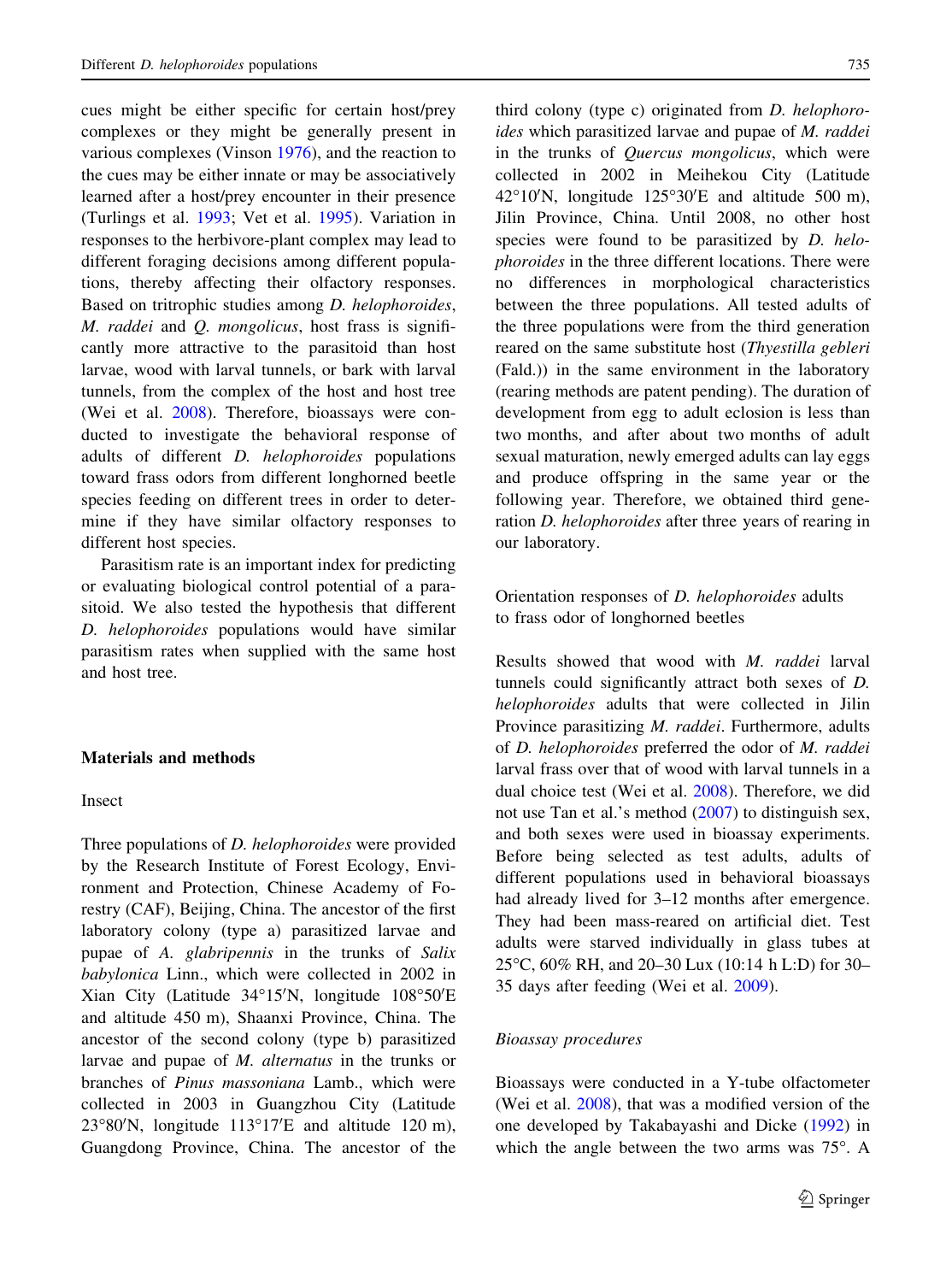constant supply of air filtered by activated charcoal and silica gel, flowed into each arm at  $0.31 \text{ min}^{-1}$ . Since adults generally take 10–30 min to respond to stimuli in the Y-tube, we added a funnel at the end of each arm into which adults dropped. Adults were individually introduced into the release chamber. Observation of an individual beetle ended when the beetle had walked to the midpoint of one of the olfactometer arms or dropped into the funnel, with maximum observation duration of 30 min per beetle. Then the beetle was removed from the Y-tube. Every tested beetle was used only once. Beetles that did not make any choice within this time period allowed were excluded from the statistical analyses. Detailed bioassay settings and procedures were the same as described in Wei et al. [\(2008](#page-9-0)) for experiments testing the kairomone of type c D. helophoroides.

## Host frass

We collected frass from fourth or fifth instar larvae in May or September when *M. raddei, M. alternatus*, and A. glabripennis were actively feeding in wood since D. helophoroides parasitizes older longhorned beetle larvae in the wood (Qin and Gao [1988\)](#page-8-0). We collected fresh frass directly from larval tunnels by splitting the trunks or branches of at least ten host trees in the forest to obtain an adequate quantity (more than 30 g per host species). Frass of A. glabripennis was collected from its host tree S. babylonica in Xian City, in 2005; frass of M. alternatus was collected from its host tree P. massoniana in Guangzhou City in 2005; and frass of M. raddei was collected from its host tree Q. mongolica in Meihekou City in 2006. We did not collect from the large proportion of frass on the ground extruded by larvae because it may have been contaminated by other insects and external factors.

All frass was kept in separate clean glass bottles in a laboratory freezer at  $-20^{\circ}$ C after being collected in the field. Test frass was kept in the freezer at night since each experiment lasted for over three days. In the Y-tube bioassay, 5 g of frass was used as an odor cue. Frass was used only once. For single choice experiments, frass was placed in a jar at one arm of the olfactometer, and an empty jar was placed at the other arm. Behavioral bioassays were conducted in May 2006 and 2007.

Parasitism of different hosts by different D. helophoroides populations collected from different places

Three healthy Q. mongolicus trees were felled and cut into bolts (length 28 cm; diameter 18–22 cm) in Meihekou City in June 2007. The two ends of each bolt were sealed with paraffin to prevent desiccation. Fifth instar or older larvae of *M. raddei* were also collected at the site by cutting more than 15 infested trees and splitting and dissecting them with an axe and a chisel in June 2007. The larvae were placed individually in glass tubes and held at  $7-9$ <sup>o</sup>C to prevent development until they were used in the experiment. Experiments were conducted immediately after both logs and larvae were transported to the laboratory at the Chinese Academy of Forestry (CAF) in Beijing, China. Five separate holes were drilled (20 mm diameter and 55 mm in depth) in each log into which larvae were individually inserted. After introducing the larvae, each hole was covered tightly with its original bark. Each log was placed into a metal screen cage (40 cm  $\times$  40 cm  $\times$  60 cm); 18 logs and 18 cages were used for this experiment. Four *D. helophoroides* adults (type a) were introduced into each of six cages for the first treatment. Four adults of type b were introduced into each of six cages for the second treatment. Four adults of type c were introduced into each of six cages for the third treatment. In order to ensure that adult D. helophoroides (age: about 10–12 months) would lay eggs, they were kept at low temperature  $(14 \pm 2^{\circ}\text{C})$  for over four months to prevent mating and egg-laying before being released into the cages. Previous studies have shown that once adults are provided suitable conditions, they readily mate and lay eggs. Detailed characteristics (Tan et al. [2007\)](#page-8-0) were used to distinguish females and males to guarantee both sexes were released into cages. After one month, all logs were split to check how many longhorned beetle larvae were parasitized by D. helophoroides. During the one month experiment, all D. helophoroides were confined in cages and no food was supplied.

The experimental protocol and procedures were repeated to test parasitism of A. glabripennis and M. alternatus by different D. helophoroides populations in two additional experiments. For A. glabripennis, uninfested fresh logs of *Populus*  $\times$  *gansuensis* C. Wang et H.L. Yang (Populus nigra L. var. thevestina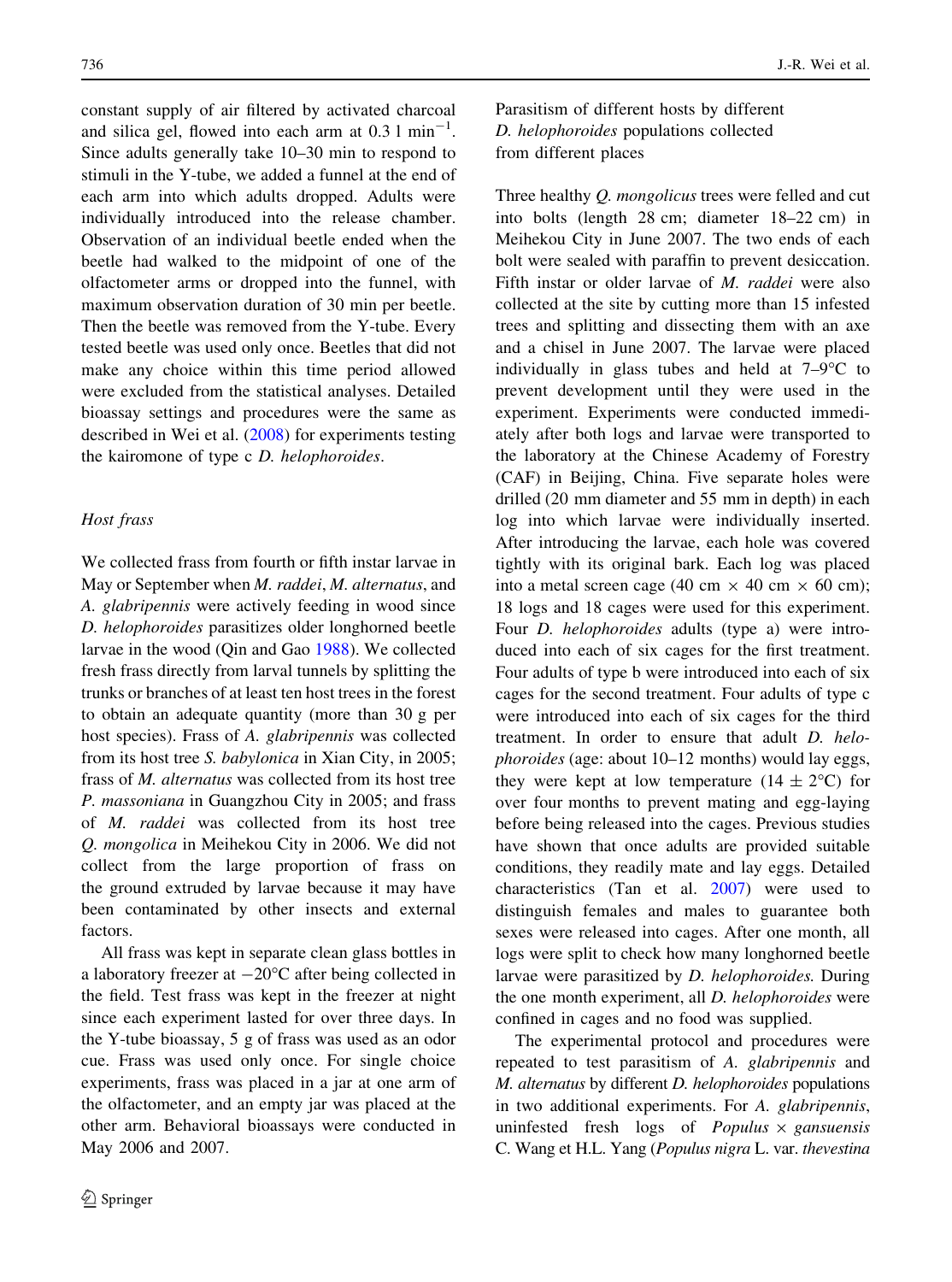(Dode) Bean.  $\times$  *P. simonii* Carr.) (length 28 cm; diameter  $23 \pm 2$  cm) were collected in Linhe City in Inner Mongolia (Latitude 40°45'N, longitude  $107^{\circ}20'E$  and altitude 1,218 m) in June 2007, and older larvae of A. glabripennis were collected in the field near Xian City, Shaanxi Province in early May 2007. For M. alternatus, uninfested fresh logs of P. massoniana (length 28 cm; diameter 16–20 cm) and older larvae of M. alternatus were collected in the field near Guangzhou City, Guangdong Province in late September 2006. All materials were transported to CAF for experiments.

Different experiments and treatments were conducted in separate rooms in order to prevent any interactions or influence of odors from hosts and host plants, or from different populations of D. helophoroides. All experiments were conducted at  $25 \pm 2$ °C and  $60 \pm 10\%$  RH, and there were three replications of each experiment.

#### Statistical analysis

A sign test was used to determine the significance of differences in D. helophoroides responses in the olfactometer experiments. To determine if parasitism by different D. helophoroides populations on the same host were similar, parasitism rates were compared among different D. helophoroides populations using the Tukey test (One-Way ANOVA) after arcsine transformation of the data. All statistical analyses were carried out using SPSS software.

#### Results

Orientation responses of different D. helophoroides population to frass odor of different longhorned beetle hosts

Results showed that different D. helophoroides populations had different behavioral response to the same host frass in the Y-tube olfactometer. For example, both adults of type a and type b D. helophoroides were significantly attracted to frass of A. glabripennis (type a,  $Z = -2.342$ ,  $P = 0.019$ ; type b,  $Z = -3.876$ ,  $P < 0.001$ , sign test, two tailed) (Fig. [1A](#page-5-0)), however, adults of type c D. helophoroides were significantly repelled by it (type c,  $Z = -2.155$ ,  $P = 0.031$ ). Frass of M. alternatus larvae significantly attracted adults of type b D. helophoroides (type b,  $Z = -4.804$ ,  $P < 0.001$ ), but significantly repelled adults of both type a and type c D. helophoroides (type a,  $Z =$  $-5.041, P < 0.001$ ; type c,  $Z = -3.660, P < 0.001$ , Fig. [1B](#page-5-0)). Adults of type c D. helophoroides were significantly attracted to frass of their original host *M. raddei*  $(Z = -2.932, P = 0.003)$ , but type a and type b D. helophoroides were significantly repelled by it (type a:  $Z = -2.302$ ,  $P = 0.021$ ; type b  $Z =$  $-2.874, P = 0.004$ , Fig. [1](#page-5-0)C).

Parasitism of different hosts by different D. helophoroides populations collected from different locations

Parasitism rates by the different D. helophoroides populations were compared for each host species (Fig. [2](#page-6-0)). For A. glabripennis larvae, the average parasitism rates by three D. helophoroides populations differed slightly, and type b appeared to have the highest parasitism, but differences among the three populations were not significant (Tukey multiple comparisons,  $F = 2.259$ ,  $df = 2$ , 6;  $P = 0.186$ ) (Fig. [2](#page-6-0)A). With M. alternatus as host, the average parasitism rate by type b D. helophoroides was significantly higher (68.09%) than for the other two types of D. helophoroides (26.09% and 24.21% for type a and type c D. helophoroides, respectively)  $(F = 35.862, df = 2, 6, P < 0.001$ ; type b vs. type a,  $F = 42.811$ ,  $df = 1$ , 4,  $P = 0.003$ ; type b vs. type c,  $F = 118.010$ ,  $df = 1$ , 4,  $P < 0.001$ ) (Fig. [2](#page-6-0)B). With M. raddei as host, the average parasitism rate by type c D. helophoroides was 71.11%, whereas it was only 42.22% and 56.67% by type a and type b D. helophoroides, respectively. The average parasitism rates of *M. raddei* by the three types of *D.* helophoroides were not significantly different  $(F = 4.833, df = 2, 6, P = 0.056, Fig. 2C)$  $(F = 4.833, df = 2, 6, P = 0.056, Fig. 2C)$  $(F = 4.833, df = 2, 6, P = 0.056, Fig. 2C)$ , but there was a larger difference between a and c. In all cases, once D. helophoroides had parasitized the host larvae, they could successfully complete development, no matter which population the host came from.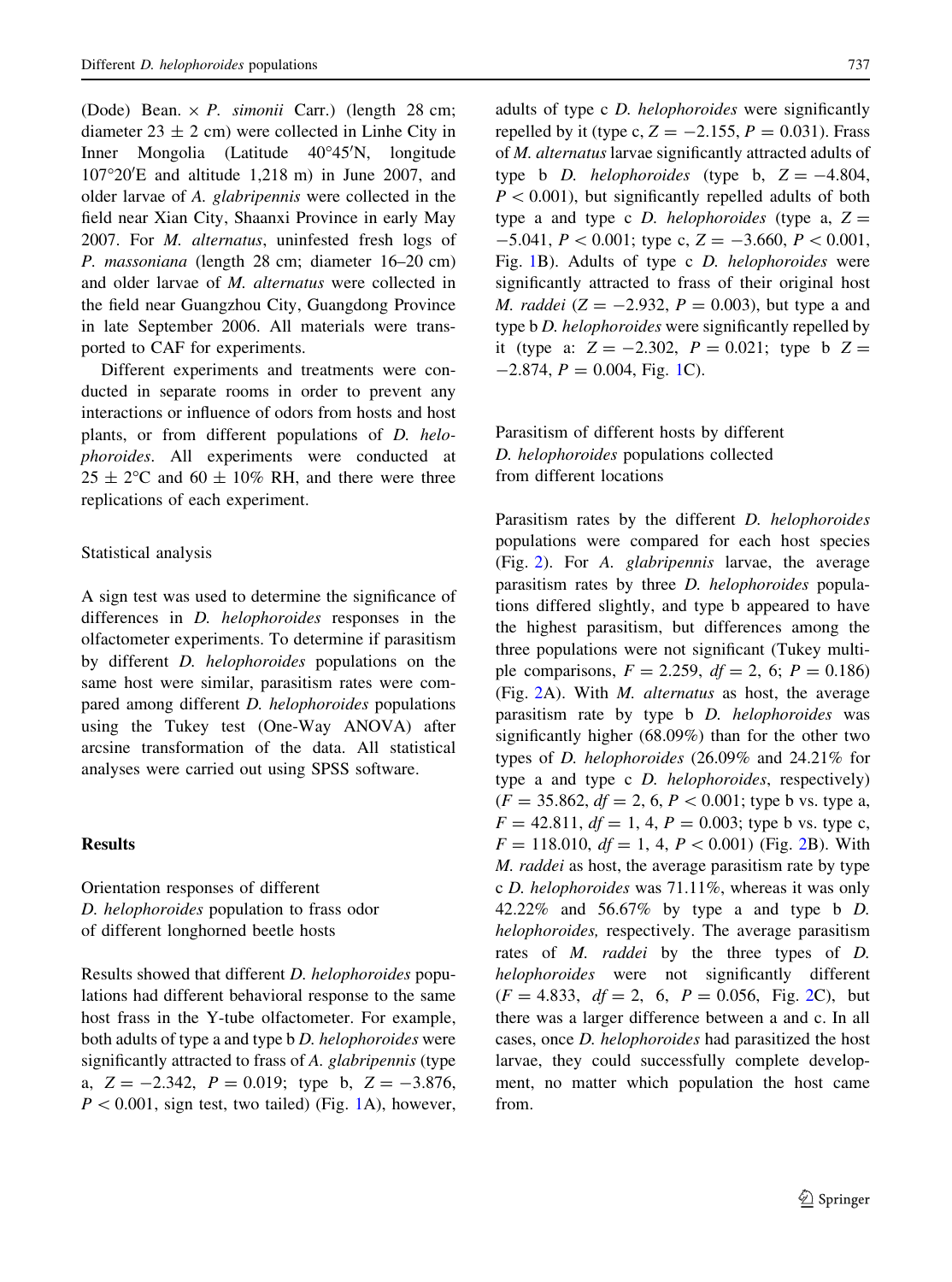<span id="page-5-0"></span>

## Discussion

Comparison of olfactory response and parasitism of the three populations of D. helophoroides

Our studies showed that different populations of D. helophoroides had different olfactory responses to different host frass, and were significantly attracted to the odor of frass from their original hosts (Fig. 1). However, type b D. helophoroides also showed a significant attraction to A. glabripennis frass. These results indicate that the kairomonal activity of two populations (type a and type c) is specific to their host frass. The reason for this specific response might be that under some conditions, populations of insect parasitoids may adapt to specific plants, the allelochemicals produced by host plants (Kester and Barbosa [1991](#page-8-0)), or the host. Possible explanations for the observation that type b D. helophoroides

populations showed stronger attraction to frass of A. glabripennis compared to type a D. helophoroides populations requires further investigation.

The results of parasitism experiments demonstrate that all three D. helophoroides populations were able to parasitize the different longhorned beetle species tested when confined in cages. However, their parasitism rates differed (Fig. [2\)](#page-6-0). In most cases, the parasitism rate of each D. helophoroides population was highest on its original host (Fig. [2B](#page-6-0), C). However, the response by type b D. helophoroides was an exception. The parasitism rate by type b D. helophoroides (64.49%) on A. glabripennis did not differ from the parasitism rate by type a D. helophoroides  $(61\%)$  (Fig. [2](#page-6-0)A). The high parasitism rate of A. glabripennis by the type b population was consistent with its attraction to frass of A. glabripennis (Fig. 1A). Although type b D. helophoroides was repelled by frass of M. raddei, its parasitism rate reached 56.67%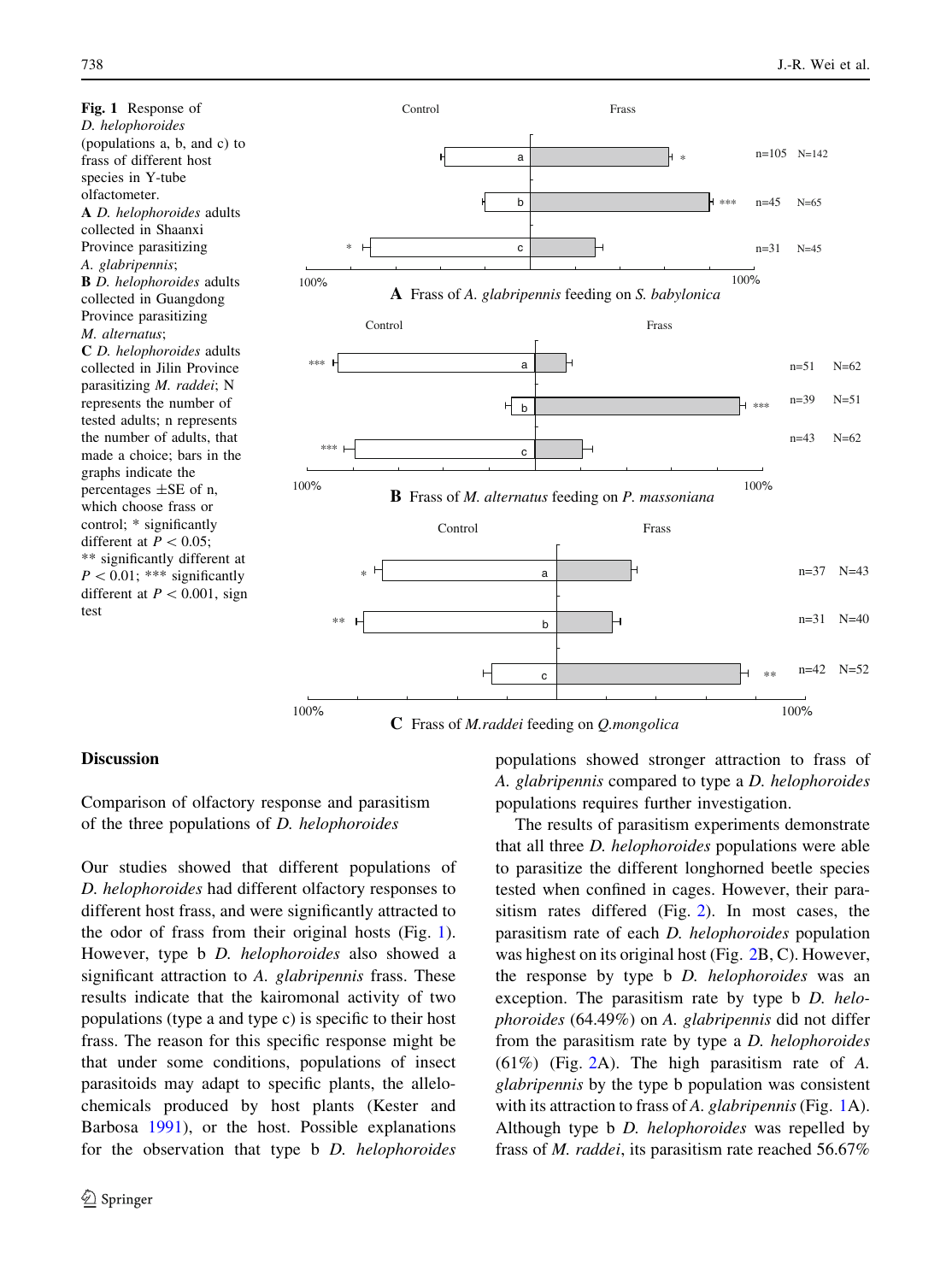<span id="page-6-0"></span>**Fig. 2** Parasitism rate  $(\%)$ of different longhorned beetles by different Dastarcus helophoroides populations. A D. helophoroides collected in Shaanxi Province parasitizing A. glabripennis; **B** *D.* helophoroides collected in Guangdong Province parasitizing M. alternatus; C D. helophoroides collected in Jilin Province parasitizing M. raddei; Parasitism rates (%) are average  $\pm$ SE; for each host species, bars marked with different letters are significantly different at  $P < 0.05$  (x and y) or  $P < 0.001$  (m and n) (Tukey, one-way ANOVA)



and was not significantly different from the parasitism rate of M. raddei by type c D. helophoroides. Therefore, results of the parasitism experiment could be a reference to differentiate populations of D. helophoroides but not an actual effective measure. On the other hand, the parasitism rates of the type a and c populations, that were from hardwood stands, were much lower than the parasitism rate of type b D. helophoroides on M. alternatus (Fig. 2B). This suggests that both type a and c D. helophoroides are adapted to hosts from hardwoods and may not be well suited to hosts in coniferous stands, whereas, type b D. helophoroides which originated from a coniferous host appeared to be less specific and may also be suited to hosts from hardwood stands.

#### Different biotypes of D. helophoroides?

Walsh [\(1864](#page-9-0)) was probably the first to seriously consider the status of insects that morphologically resemble one another so closely that they can only be distinguished on the basis of subtle biological traits such as preference for or the ability to survive on different hosts. The term ''biotype'' was employed by applied biologists to distinguish populations of insects and other organisms whose differences were due to a very wide range of underlying causes. Diehl and Bush [\(1984](#page-8-0)) summarized and discussed the applicability of the terminology for ''biotype''. They classified biotype into the following five categories: (a) nongenetic polyphenisms, (b) polymorphic or polygenic variation within populations, (c) geographic races, (d) host races, and (e) species. Differences in olfactory responses and parasitism of hosts were observed among D. helophoroides populations in this study, so there might be different ''biotypes'' among populations of D. helophoroides. However, because the genetic basis and evolutionary status of the differences between different populations have yet to be ascertained, and ''biotype'' is such a vague term, it cannot be used to designate the different populations of *D. helophoroides* that parasitized different Cerambycidae host species in this study.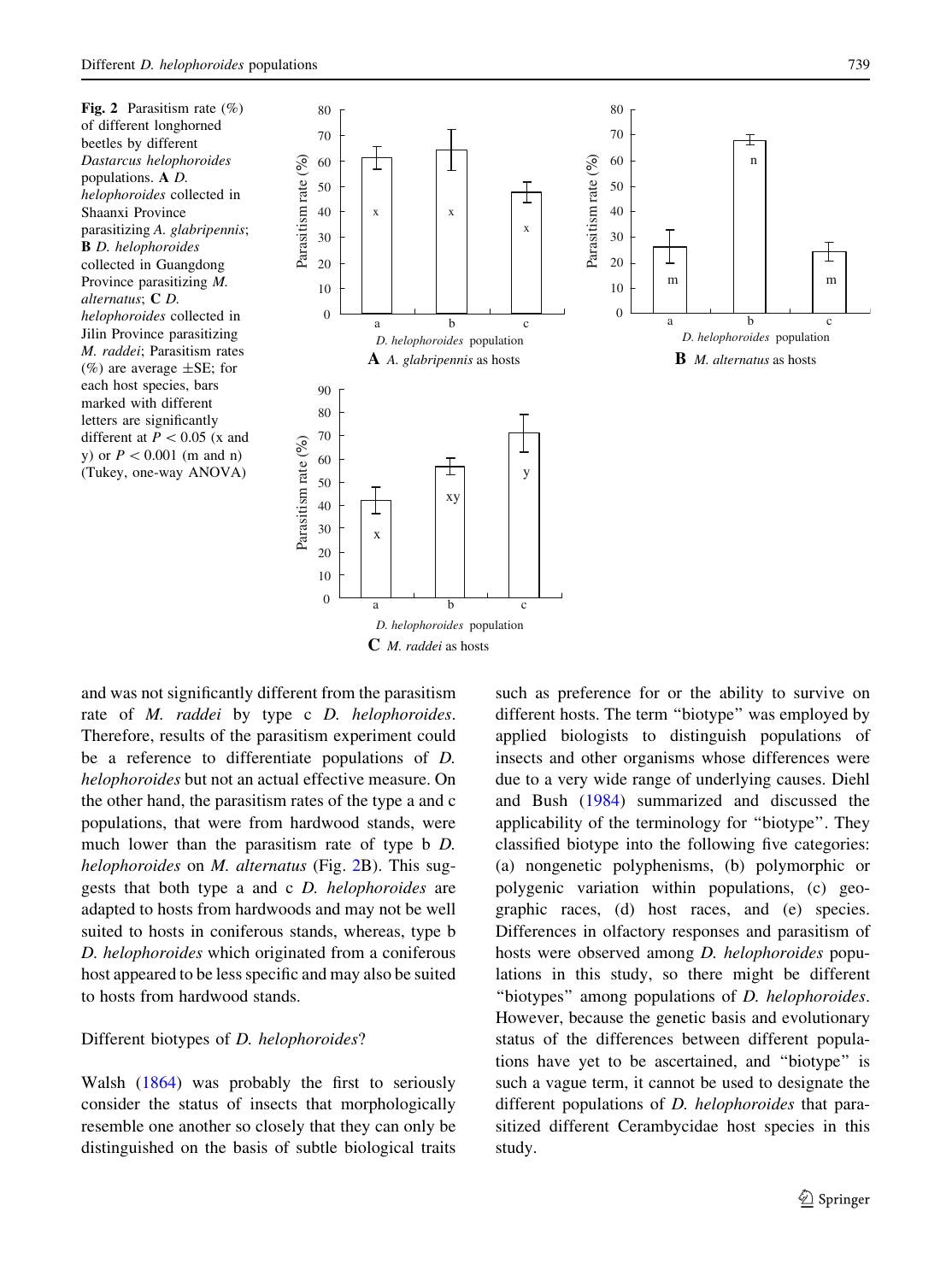#### Generalist or specialist parasitoid?

Most specialist parasitoids are known to differentiate between volatiles emitted from host-infested plants and odors from plants damaged by non-hosts (De Moraes et al. [1998](#page-8-0); Powell et al. [1998](#page-8-0)), but generalist parasitoids do not show restricted preferences for their hosts and the respective plants they feed upon for habitat location (Vet and Dicke [1992\)](#page-9-0). Because D. helophoroides parasitizes many genera of Cerambycidae (Qin and Gao [1988](#page-8-0)), they should be called "generalist" or "polyphagous parasitoids". However, traditional definitions of specialists and generalists are not easily applied to coleopteran predators of bark beetles (Erbilgin and Raffa [2001](#page-8-0)). Considering that D. helophoroides is also a coleopteran insect and can parasitize many species of longhorned beetles, but its different populations prefer certain hosts, it is best considered a ''habitat specialist'' (Jermy [1988](#page-8-0); Gaston [1990](#page-8-0)) or "host specialist".

In the cage experiments, populations of D. helophoroides were able to parasitize host species other than the original host. Differences in parasitism rates might be attributed to both adults and first instar larvae of D. helophoroides. Factors affecting host acceptance and host suitability of first instar larvae are unknown.

## Biological control perspectives

Different D. helophoroides populations displayed different behavior when supplied with the same host species. Even though three generations of each population were reared on the same alternate host, the different populations still maintained their host selectivity. Whether these differences could be reduced through learning requires further investigation. Results of the parasitism experiment showed that D. helophoroides populations could accept new host larvae under certain conditions (i.e., no-choice caged experiments, Fig. [2\)](#page-6-0). Therefore, it is possible that new relationships could be established between different *D. helophoroides* population types and nonoriginal hosts. However, in our laboratory experiments *D. helophoroides* were given no-choice but to parasitize the non-original host species in cages. New parasitism relationships might be more difficult to establish in the field because different D. helophoroides populations might be repelled by frass of nonoriginal hosts and fail to find host habitat, i.e. 'host location' would affect subsequent 'host acceptance' and 'host suitability'. Therefore, one population of D. helophoroides would not survive in the field if they have difficulty locating the new target species. Adults of population b appeared to be somewhat less host-specialized than the type a or type c populations, and they might be able to exploit a new target species since they were also attracted to A. glabripennis frass.

For traditional biological control, differences between populations of natural enemies sometimes arouse interest (Madeira et al. [2001](#page-8-0); Schrey et al.  $2005$ ; de León et al.  $2008$ ). In our studies, the three populations of D. helophoroides showed differences in attraction to host-frass, which would help to select the type of D. helophoroides population to use for biocontrol of a certain longhorned beetle species. It is possible that biological control would be ineffective if one population of D. helophoroides were released against a longhorned beetle species other than its original host.

Our studies show that different populations of D. helophoroides parasitize different species of Cerambycidae hosts. However, parasitism of A. glabripennis caused by D. helophoroides also varied by location in field. Many factors affect D. helophoroides parasitism efficacy, including climatic effects on the host, host population density, duration of host infestation, and host tree suitability (Qin and Gao [1988\)](#page-8-0). Therefore, whether there are different populations for type a D. helophoroides requires further investigation. Results will lead to a more effective biological control program against A. glabripennis.

In China, there are several other species of longhorned beetles in addition to A. glabripennis, M. alternatus and M. raddei, which have been found to be parasitized by D. helophoroides (Qin and Gao [1988\)](#page-8-0). Therefore, additional research is needed on D. helophoroides populations parasitizing other longhorned beetles in order to better understand geographic or host-related differences and to optimize their use for biological control programs.

Acknowledgments We gratefully acknowledge two anonymous referees for their very helpful comments on the manuscript. We would also like to thank Dr. Tang Hua, Dr. Zhang Yi-Nan, Dr. Wang Xiao-Yi and associate professor Su Zhi in CAF for their sincerely help. This study was conducted within the projects ''Basic studies on making use of natural enemies to sustainable biocontrol of important longhorned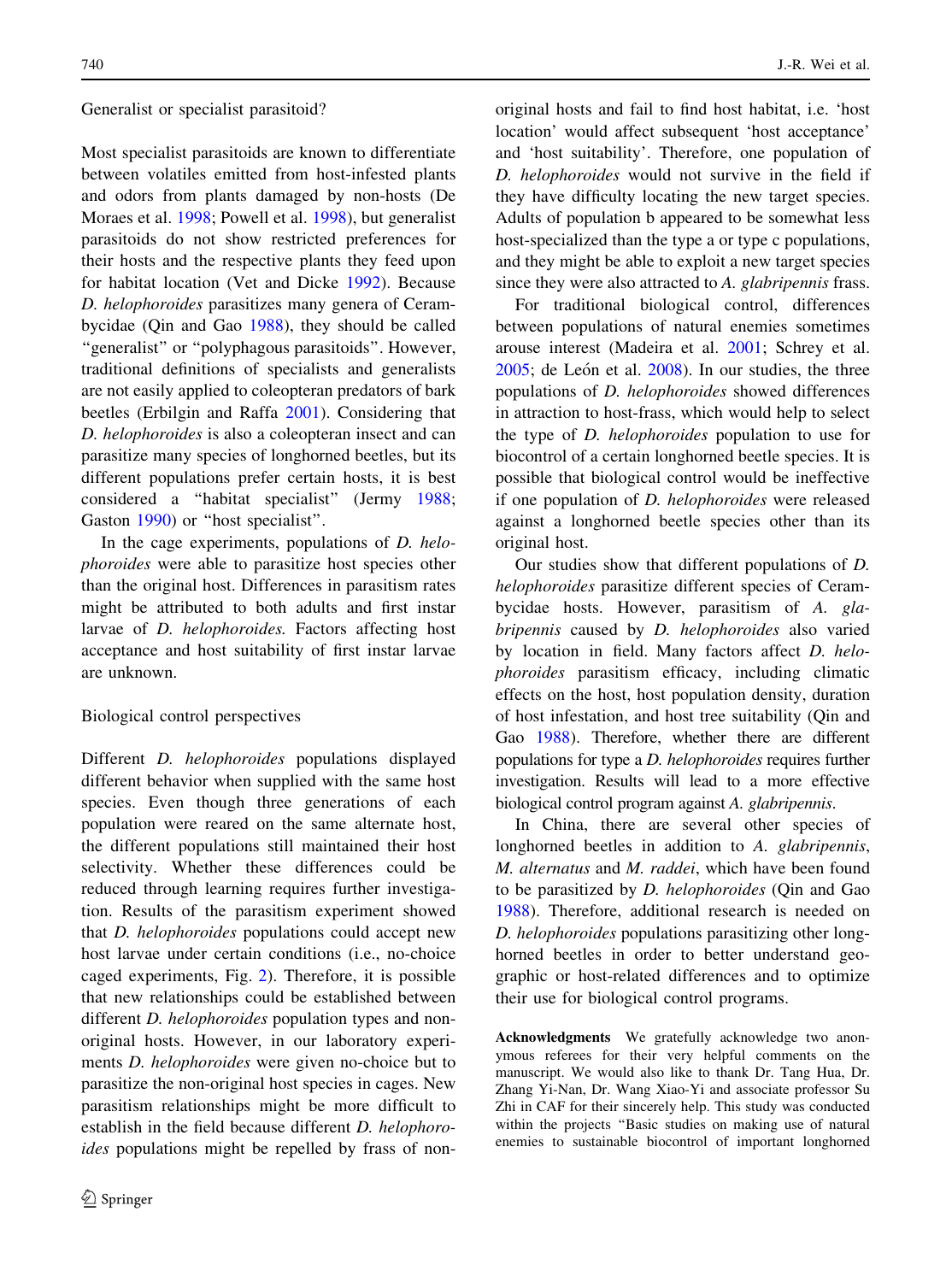<span id="page-8-0"></span>beetle species'' (no. 30371162) funded by National Natural Science Foundation of China (NSFC).

## References

- De León JH, Logarzo GA, Triapitsyn SV (2008) Molecular characterization of Gonatocerus tuberculifemur (Hymenoptera: Mymaridae), a prospective Homalodisca vitripennis (Germar) (Hemiptera: Cicadellidae) biological control candidate agent from South America: divergent clades. Bull Entomol Res 98(1):97–108
- De Moraes CM, Lewis WJ, Paré PW, Alborn HT, Tumlinson JH (1998) Herbivore-infested plants selectively attract parasitoids. Nature 393:570–573
- Diehl SB, Bush GL (1984) An evolutionary and applied perspective of insect biotypes. Annu Rev Entomol 29: 471–504
- Erbilgin N, Raffa KF (2001) Kairomonal range of generalist predators in specialized habitats: responses to multiple phloeophagous species emitting pheromones vs. host odors. Entomol Exp Appl 99:205–210
- Gao RT, Li GH (2001) Review and prospect of research on Anoplophora glabripennis in China. Entomol Knowl 38(4):252–258 (In Chinese with English summary)
- Gao JC, Shang GM, Zhao HB, Wu XG, Gao LJ, Hou B, Cao YC (2003) Dastarcus helophoroides (Fairmaire), a natural enemy of Massicus raddei in Jilin Province. Jilin For Sci Tech 32(1):45 (In Chinese)
- Gaston KJ (1990) Patterns in the geographical ranges of species. Biol Rev 65:105–129
- Haack RA, Law KR, Mastro VC, Ossenbruggen HS, Raimo BJ (1997) New York's battle with the Asian long-horned beetle. J For 95(12):11–15
- Hilker M, Meiners T (2006) Early herbivore alert: insect eggs induce plant defense. J Chem Ecol 32(7):1379–1397
- Jermy T (1988) Can predation lead to narrow food specialization in phytophagous insects? Ecology 68:902–904
- Kester KM, Barbosa P (1991) Behavioral and ecological constraints imposed by plants on insect parasitoids: implications for biological control. Biol Control 1(2):94–106
- Lei Q, Li ML, Yang ZQ (2003) A study on biological feature of Dastarcus longulus. J Northwest Sci Tech Univ Agric For 31(2):62–66 (In Chinese with English summary)
- Li ML, Wang PX, Ma F, Yang ZQ (2007) Study on the parasitic efficiency of Dastarcus helophoroides on Anoplophora glabripennis. J Northwest A & F Univ 35(6): 152–156, 162 (In Chinese with English summary)
- Macleod A, Evans HF, Baker RHA (2002) An analysis of pest risk from an Asian longhorn beetle (Anoplophora glabripennis) to hardwood trees in the European community. Crop Prot 21:635–645
- Madeira PT, Hale RE, Center TR, Buckingham GR, Wineriter SA, Purcell M (2001) Whether to release Oxyops vitiosa from a second Australian site onto Florida's melaleuca? A molecular approach. BioControl 46:511–528
- Mamiya Y, Enda M (1972) Transmission of Bursaphelenchus lignicolus (Nematoda: Aphelenchoidae) by Monochamus alternatus (Coleoptera: Cerambycidae). Nematologica 18:159–162
- 
- Miura K, Abe T, Nakashima Y, Urano T (2003) Field release of parasitoid Dastarcus helophoroides (fairmaire) (Coleoptera: Bothrideridae) on pine logs infested with Monochamus alternatus Hope (Coleoptera: Cerambycidae) and their dispersal. J Jpn For Soc 85(1):12–17 (in Japanese)
- Nowak DJ, Pasek JE, Sequeira RA, Crane DE, Mastro VC (2001) Potential effect of Anoplophora glabripennis (Coleoptera: Cerambycidae) on urban trees in the United States. J Econ Entomol 94(1):116–122
- Ogura N, Tabata K, Wang WD (1999) Rearing of the colydiid beetle predator, Dastarcus helophoroides, on artificial diet. BioControl 44:291–299
- Pal TK, Lawrance JE (1986) A new genus and subfamily of Mycophagous bothrideridae (Coleoptera: Cucujoidae) from the Indo-Australian region, with notes on related families. J Aust Entomol Soc 25:185–210
- Pettersson EM (2001) Volatile attractants for three Pteromalid parasitoids attacking concealed spruce bark beetles. Chemoecology 11:89–95
- Piel SJ (1938) Note sur le parasitisme de Dastarcus helophoroides Fairmaire (Coleoptera: Colydiidae). Notes Entomol Mus Heude Chin 5(1):1–5
- Powell W, Pennachio F, Poppy GM, Tremblay E (1998) Strategies involved in the location of hosts by the parasitoid Aphidius ervi Haliday (Hymenoptera: Braconidae: Aphidiinae). Biol Control 11:104–112
- Qin XX, Gao RT (1988) Studies on bionomics and application of Dastarcus longulus Sharp. Entomol Knowl 25(2):109– 112 (in Chinese)
- Schrey NM, Reeve JD, Anderson FE (2005) Mitochondrial DNA analysis of the bark beetle predator Thanasimus dubius F. (Coleoptera: Cleridae) reveals regional genetic differentiation. Mol Ecol 14:3317–3324
- Sullivan BT, Pettersson EM, Seltmann KC, Berisford CW (2000) Attraction of the bark beetle parasitoid Roptrocus xylophagorum (Hymenoptera: Pteromalidae) to hostassociated olfactory cues. Environ Entomol 29(6): 1136–1151
- Takabayashi J, Dicke M (1992) Response of predatory mites with different rearing histories to volatiles of uninfested plants. Entomol Exp Appl 64:187–193
- Tan H, Yang ZQ, Zhang YN, Li GW (2007) Technical research on distinguishing female and male alive adults of the main parasite of longhorn beetles, Dastarcus helophoroides (Coleoptera, Bothrideridae), without injuring. Acta Zootaxon Sin 32(3):649–654 (In Chinese with English summary)
- Tinzaara W, Gold GS, Dicke M, van HA (2005) Olfactory responses of banana weevil predators to volatiles from banana pseudostem tissue and synthetic pheromone. J Chem Ecol 31(7):1537–1553
- Turlings TCJ, Wäckers FL, Vet LEM, Lewis WJ, Tumlinson J (1993) Learning of host-finding cues by hymenopterous parasitoids. In: Papaj DR (ed) Insect Learning: Ecological and Evolutionary Perspectives. Kluwer Academic Publishers, Norwell, pp 51–78
- Turlings TCJ, Bernasconi M, Bertossa R, Bigler F, Caloz G, Dorn S (1998) The induction of volatile emissions by three herbivore species with different feeding habits: possible consequences for their natural enemies. Biol Control 11:122–129